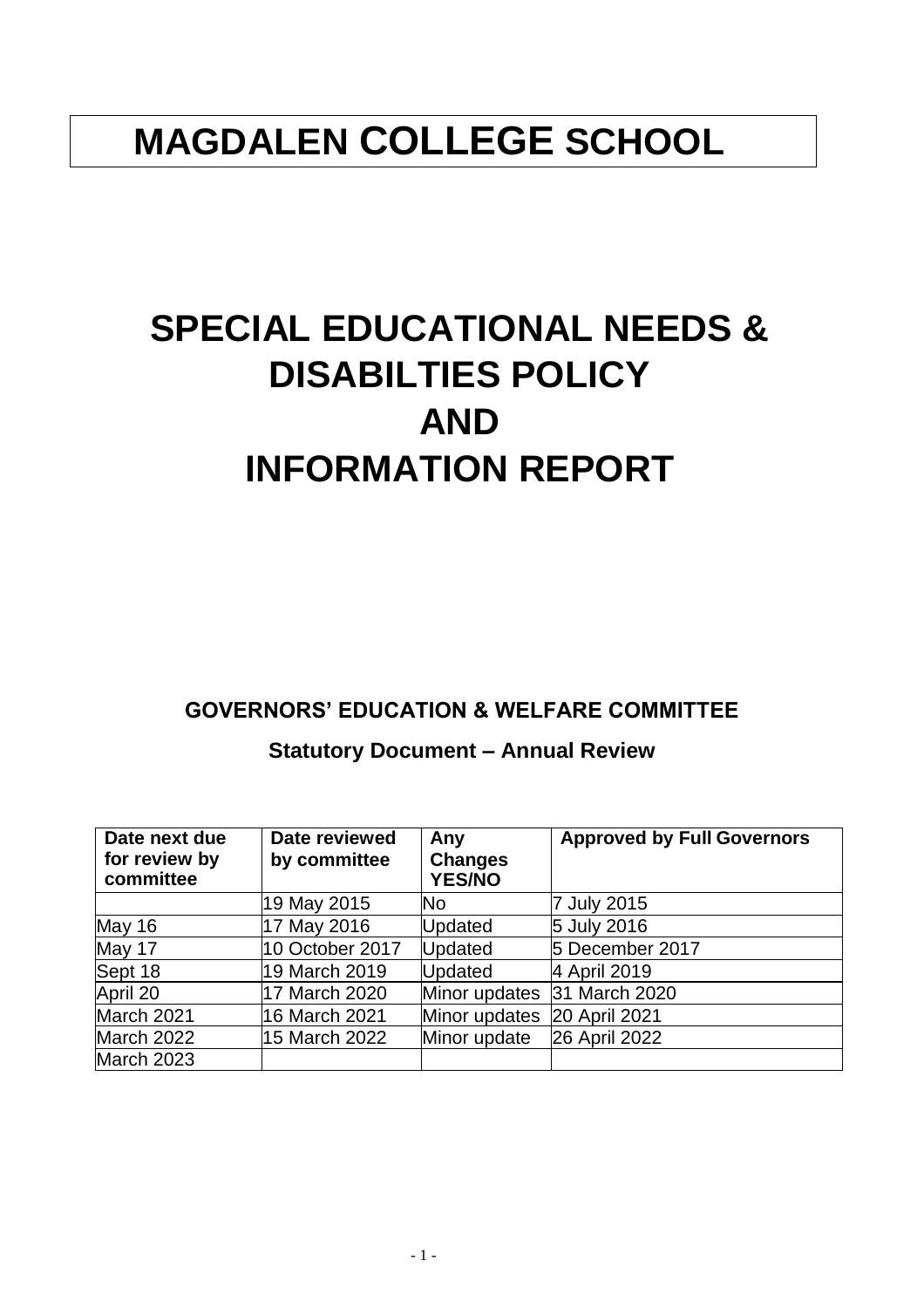## **MAGDALEN COLLEGE SCHOOL**

## **SPECIAL EDUCATIONAL NEEDS & DISABILITIES POLICY AND INFORMATION REPORT**

## **1. Aims**

Our SEND policy and information report aims to:

- Set out how our school will support and make provision for pupils with special educational needs and disabilities (SEND).
- Explain the roles and responsibilities of everyone involved in providing for pupils with SEND

The school's aims in relation to pupils with SEND are to meet the needs of individuals in order that they can meet their potential as learners and to enable them to make a positive contribution to the community.

## **2. Objectives**

In order to meet our aims our objectives are to:

- Provide curriculum access for all
- Work with pupils, parents and other agencies, as required, to identify pupils' needs, to plan and deliver appropriate provision
- Ensure that staff have the skills needed to meet the needs of each pupil
- Evaluate the effectiveness of provision to inform future decision about how needs can be met

## **3. Legislation and guidance**

This policy and information report is based on the statutory [Special Educational Needs and Disability \(SEND\)](https://www.gov.uk/government/uploads/system/uploads/attachment_data/file/398815/SEND_Code_of_Practice_January_2015.pdf)  [Code of Practice](https://www.gov.uk/government/uploads/system/uploads/attachment_data/file/398815/SEND_Code_of_Practice_January_2015.pdf) and the following legislation:

- [Part 3 of the Children and Families Act 2014,](http://www.legislation.gov.uk/ukpga/2014/6/part/3) which sets out schools' responsibilities for pupils with SEND and disabilities
- [The Special Educational Needs and Disability Regulations 2014,](http://www.legislation.gov.uk/uksi/2014/1530/contents/made) which set out schools' responsibilities for education, health and care (EHC) plans, SEND coordinators (SENDCOs) and the SEND information report

This policy also complies with our funding agreement and articles of association.

## **4. Definitions**

A pupil has SEND if they have a learning difficulty or disability which calls for special educational provision to be made for them.

They have a learning difficulty or disability if they have:

- A significantly greater difficulty in learning than the majority of others of the same age, or
- A disability which prevents or hinders them from making use of facilities of a kind generally provided for others of the same age in mainstream schools

Special educational provision is education that is additional to, or different from, that made generally for other children or young people of the same age by mainstream schools.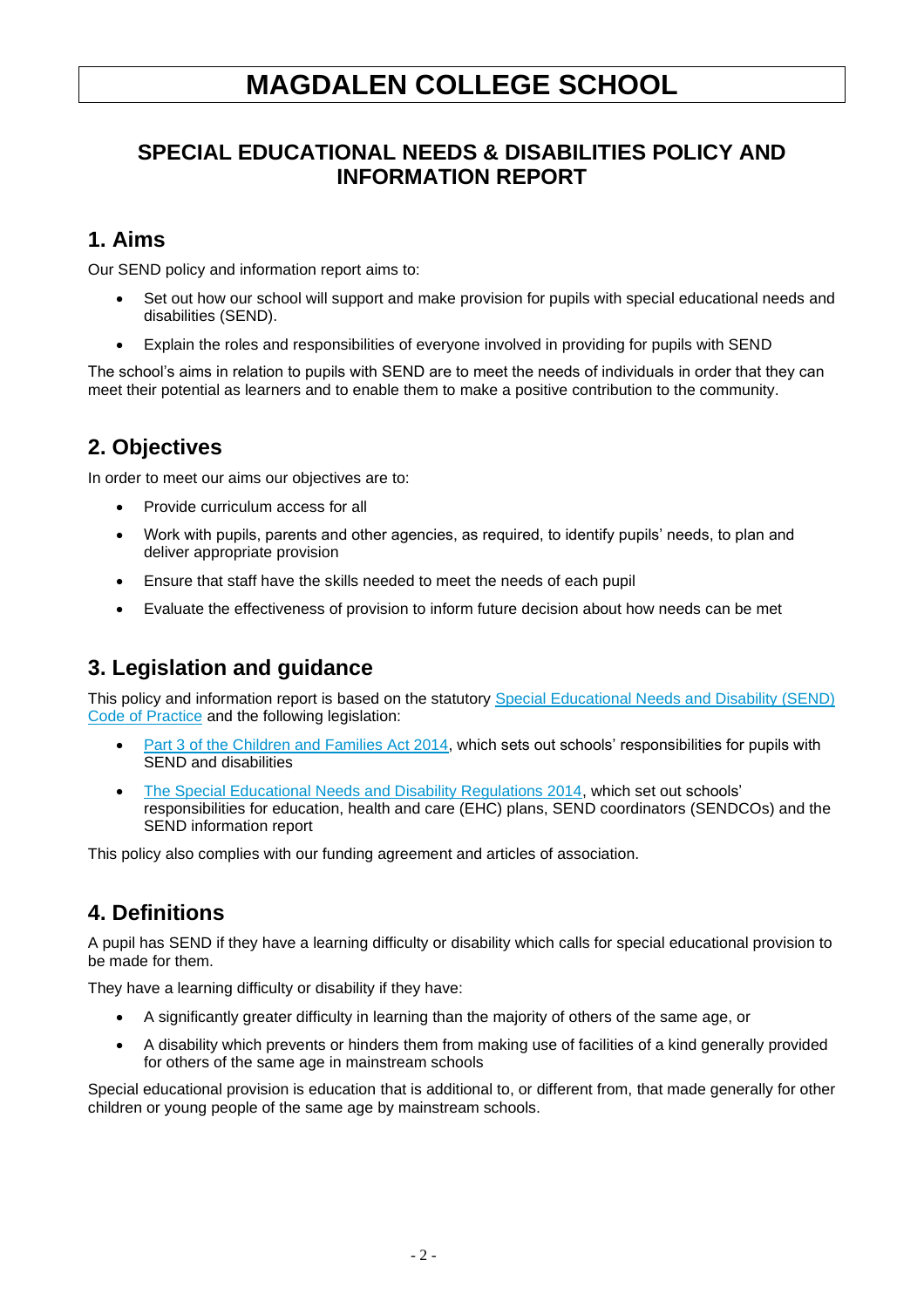## **5. Roles and responsibilities**

#### **5.1 The SENDCO**

#### The SENDCO is Mrs Deanna Davies

She will:

- Work with the headteacher and SEND governor to determine the strategic development of the SEND policy and provision in the school
- Have day-to-day responsibility for the operation of this SEND policy and the co-ordination of specific provision made to support individual pupils with SEND, including those who have EHC plans
- Carry out annual reviews for those pupils who have EHC plans, in accordance with the code of practice.
- Provide professional guidance to colleagues and work with staff, parents, and other agencies to ensure that pupils with SEND receive appropriate support and high-quality teaching
- Advise on the graduated approach to providing SEND support
- Advise on the deployment of the school's delegated budget and other resources to meet pupils' needs effectively
- Be the point of contact for external agencies, especially the local authority and its support services
- Liaise with potential next providers of education to ensure pupils and their parents are informed about options and a smooth transition is planned
- Work with the headteacher and governing board to ensure that the school meets its responsibilities under the Equality Act 2010 with regard to reasonable adjustments and access arrangements
- Ensure the school keeps the records of all pupils with SEND up to date

#### **5.2 The SEND governor**

The SEND governor will:

- Help to raise awareness of SEND issues at governing board meetings
- Ensure that the quality and effectiveness of SEND provision within the school meets the needs of pupils and reports this to the governing body
- Work with the headteacher and SENDCO to determine the strategic development of the SEND policy and provision in the school

#### **5.3 The headteacher**

The headteacher will:

- Work with the SENDCO and SEND governor to determine the strategic development of the SEND policy and provision in the school
- Take overall responsibility for the provision and progress of learners with SEN and/or a disability
- Ensure that annual reviews for those pupils who have EHC plans are carried out in accordance with the code of practice
- Hold the SENDCO to account for the effectiveness of provision for pupils with SEND through support and challenge meetings, as in the school's calendar

#### **5.4. Heads of faculty**

Heads of faculty will:

- Review progress of pupils with SEND within their faculty, in accordance with the school calendar, and identify those whose progress is falling behind that of their peers
- Ensure that support plans are in place for those SEND pupils whose progress is a cause of concern
- Lead their teams to ensure that teaching meets the needs of individuals who have SEND.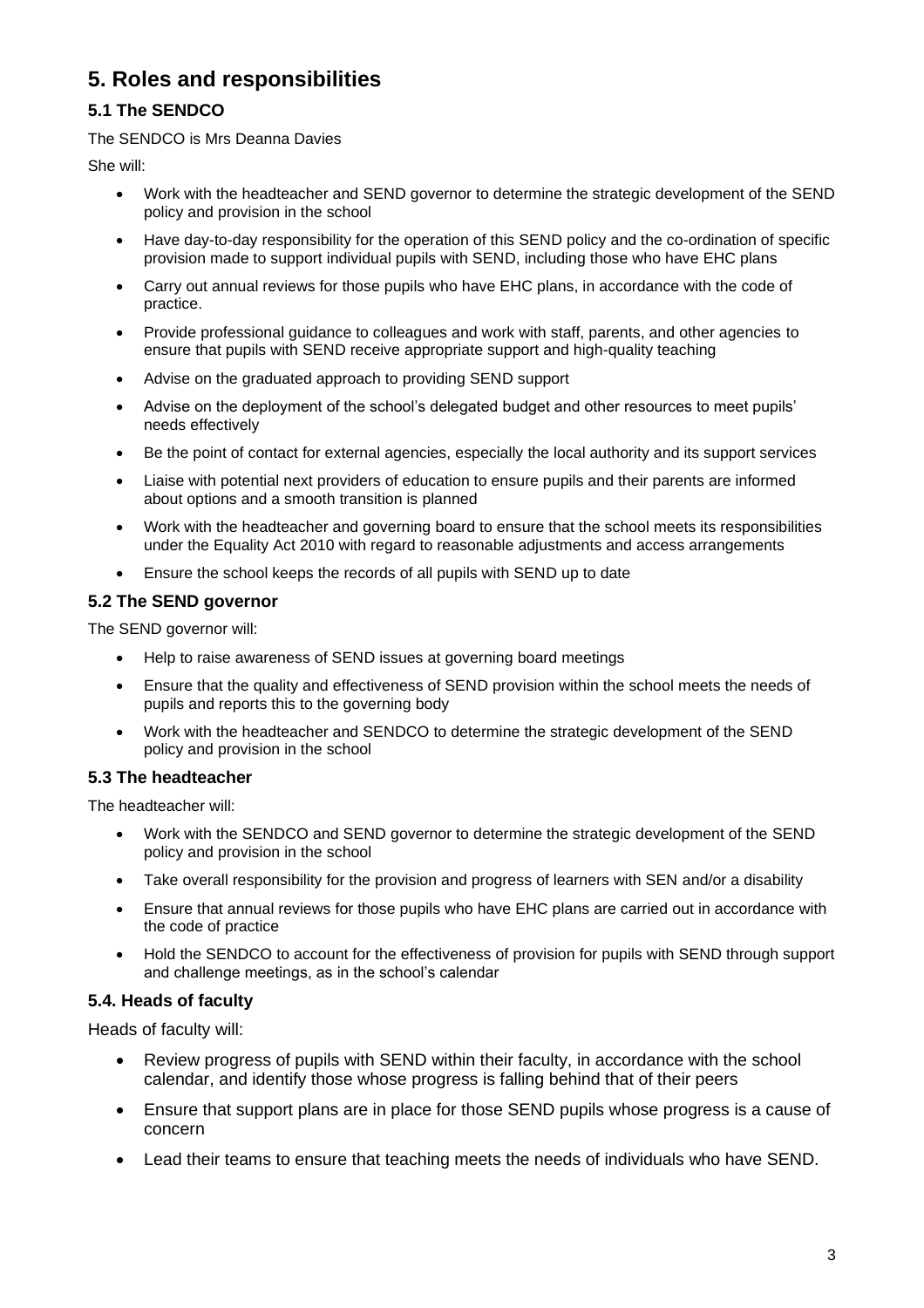#### **5.5 Leaders of learning**

Leaders of learning will:

- Review progress of pupils with SEND within their year group, in accordance with the school calendar, and identify those whose progress is falling behind that of their peers
- Review the behaviour and attendance of pupils with SEND within their year groups, and ensure that appropriate interventions are in place, where there are concerns
- Work with the SENDCO and heads of faculty to ensure that individual pupils' needs are being met in the classroom.

#### **5.6 Class teachers**

Each class teacher is responsible for:

- The progress and development of every pupil in their class
- Working closely with any teaching assistants or specialist staff to plan and assess the impact of support and interventions and how they can be linked to classroom teaching
- Ensuring that they use all the information available about individual pupils provided by the SENDCO to inform their teaching
- Ensuring they follow this SEND policy

### **6. SEND information report**

#### **6.1 The kinds of SEND that are provided for**

Our school currently provides additional and/or different provision for a range of needs, including:

- Communication and interaction, for example, autistic spectrum disorder, Asperger's Syndrome, speech and language difficulties
- Cognition and learning, for example, dyslexia, dyspraxia,
- Social, emotional and mental health difficulties, for example, attention deficit hyperactivity disorder (ADHD),
- Sensory and/or physical needs, for example, visual impairments, hearing impairments, processing difficulties, epilepsy

#### **6.2 Admission arrangements for pupils with Special Educational Needs and Disabilities**

- Admission arrangements are conducted through West Northamptonshire County Council, who act as the school's admission authority.
- Where an application is received from a pupil who has, or who may have special educational needs or disabilities, the SENDCO will evaluate the pupil's needs and consider whether or not these can be met by the school. The previous school, parents and, where appropriate, the pupil, will be consulted before a decision is reached.
- The final decision as to whether it is considered possible to meet the pupil's needs rests with the headteacher. The admissions authority will be advised of the school's view as to whether it is felt that the school can meet the pupil's needs.
- Where the school is named in an EHC plan the school will be required to admit the pupil.

#### **6.3 Identifying pupils with SEND and assessing their needs**

We use information from previous schools, parents, outside agencies and staff to identify students who may have special educational needs.

We will assess each pupil's current skills and levels of attainment on entry, which will build on previous settings and key stages, where appropriate. Class teachers will regularly review progress of all pupils and identify those whose progress:

Is significantly slower than that of their peers starting from the same baseline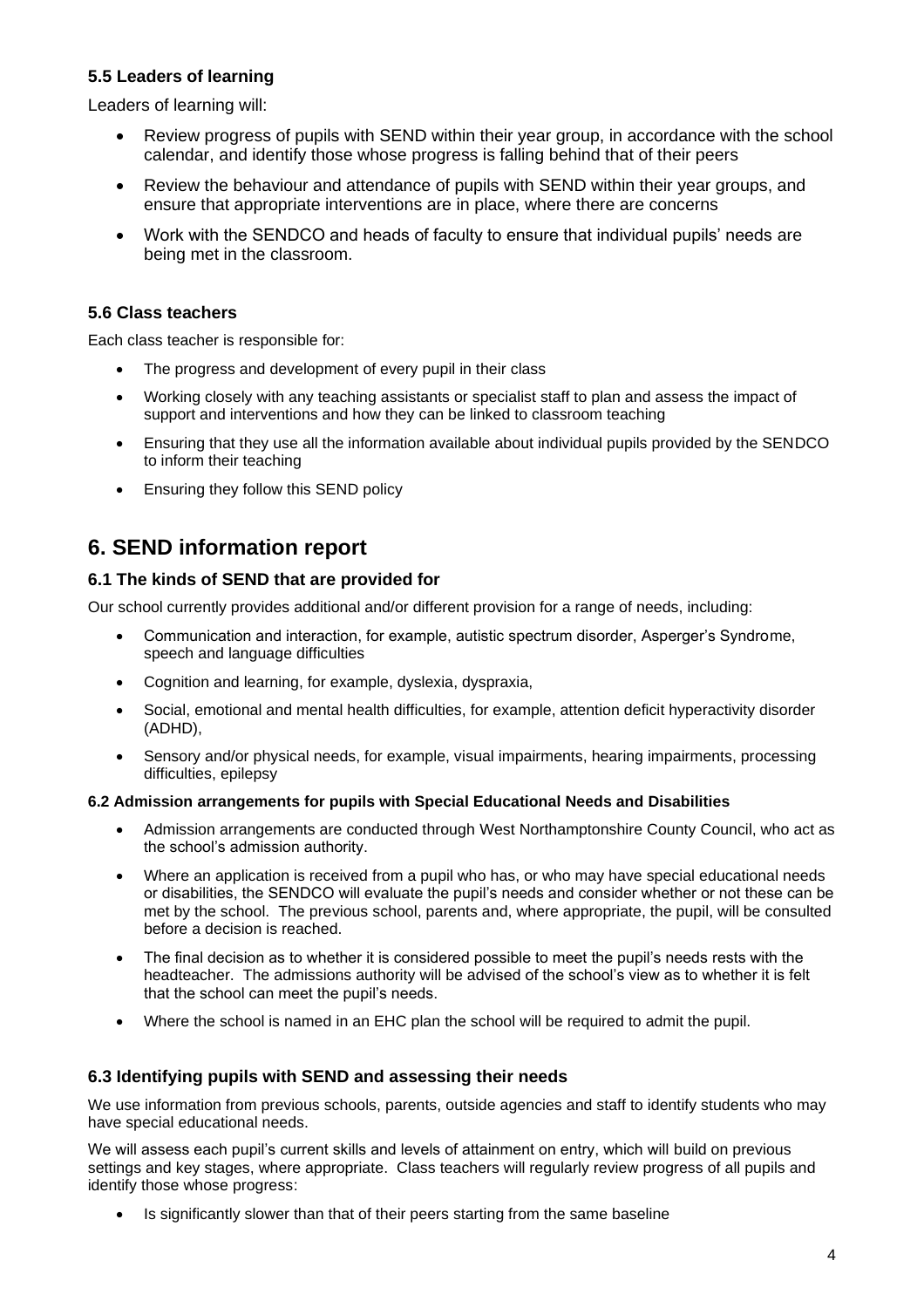• Fails to match or better the child's previous rate of progress

This may include progress in areas other than attainment, for example, social needs.

Slow progress and low attainment will not automatically mean a pupil is recorded as having SEND.

When deciding whether special educational provision is required, we will gather information to determine how a pupils' needs can be met or whether further assessment is necessary.

#### **6.4 Consulting and involving pupils and parents**

We will have an early discussion with the pupil and their parents when identifying whether they need special educational provision. These conversations will make sure that:

- Everyone develops a good understanding of the pupil's areas of strength and difficulty
- We take into account the parents' concerns
- Everyone understands the agreed outcomes sought for the child
- Everyone is clear on what the next steps are

Notes of these early discussions will be added to the pupil's record and given to their parents.

We will formally notify parents when it is decided whether or not a pupil will receive SEND support.

#### **6.5 Assessing and reviewing pupils' progress towards outcomes**

We will follow the graduated approach and the four-part cycle of **assess, plan, do, review**.

All teachers and support staff who work with the pupil will be made aware of their needs, the outcomes sought, the support provided, and any teaching strategies or approaches that are required.

We will regularly review the effectiveness of the support and interventions and their impact on the individual pupil's progress: the subject teacher will assess pupils' progress at progress points throughout the year and submit tracking information in accordance with the school's assessment policy.

The SENDCO will monitor the progress of pupils with SEND at each progress review point. Where a pupil's progress is a cause of concern the SENDCO will consider what actions should be taken to address this.

Outcomes of annual reviews will be carried out in accordance with the guidance set out by the local authority in which the pupil lives, in which the progress of pupils with EHC plans is evaluated.

#### **6.6 Supporting pupils moving between phases and preparing for adulthood**

We will share information with the school, college, or other setting the pupil is moving to. We will agree with parents and pupils which information will be shared as part of this.

#### **6.7 Our approach and adaptations to teaching pupils with SEND**

Teachers are responsible and accountable for the progress and development of all the pupils in their class.

Quality first teaching is our first step in responding to pupils who have SEND. This will be differentiated for individual pupils.

We also provide the following strategies and will determine which of these is appropriate for any pupil, on an individual basis:

- Differentiation of teaching, for example, giving longer processing times, pre-teaching of key vocabulary, reading instructions aloud.
- In-class support from additional adults (eg LSAs)
- Modified curriculum
- Intervention packages (eg literacy and numeracy, art therapy)
- Access to learning mentors (eg SEMH, outreach, study support)
- Access to additional resources (eg ICT, differentiated learning materials)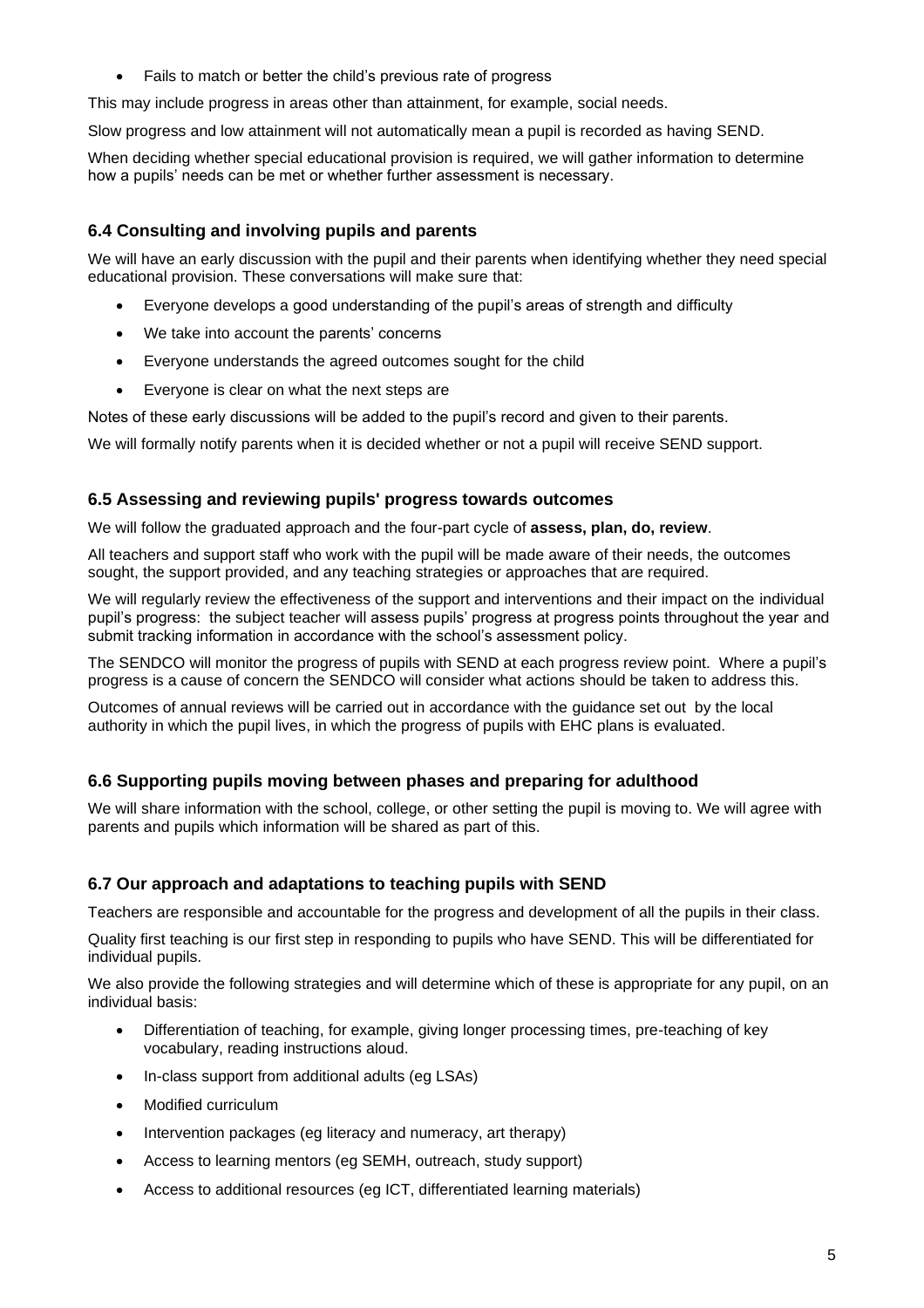The needs of individuals will be identified and access to interventions will be determined, within the resources available, whilst ensuring that reasonable adjustments are made.

#### **6.8 Additional support for learning**

We have a number of learning support assistants and Learning Mentors who are trained to deliver interventions such as literacy (Fresh Start), numeracy intervention, drawing and talking, emotional literacy and support with re-engagement.

Learning support assistants will be assigned to support particular teaching groups, where they will work with one or more pupils.

We work with the following agencies to provide support for pupils with SEND:

- Specialist support service
- CAMHS
- Educational psychology service
- Speech and language therapists
- Occupational therapists
- Referrals to the multi-agency support hub (MASH)
- Other specialist teaching services as required.

#### **6.9 Expertise and training of staff**

Our SENDCO has many years' experience in this role and has worked as assistant headteacher (KS4 leader) in a Pupil Referral Unit, FE college Supported Learning and Learning disabilities course leader, head of inclusion in secondary mainstream school. She is a full time SENDCO.

We have a team of learning support assistants, and learning mentors who are trained to deliver SEN provision.

In the last academic year, staff have been trained in access arrangements, attachment disorder, literacy interventions, differentiating learning to meet the needs of individuals and girls with autism.

We use specialist staff for literacy, SEMH, study support, family outreach

#### **6.10 Evaluating the effectiveness of SEND provision**

We evaluate the overall effectiveness of provision for pupils with SEND by:

- Considering the review of individual pupils' progress at each progress review point, as per section 6.5
- Reviewing the impact of each intervention using baseline and end data
- Using pupil questionnaires
- Monitoring the work of LSAs in lessons and intervention programmes by the SENDCO and senior staff
- Using provision maps to track provision and impact
- Evaluating outcomes for pupils with special educational needs in public examinations, annually

Outcomes of the above will be used to inform the priorities for development planning, to improve the quality of provision, as necessary.

#### **6.11 Enabling pupils with SEND to engage in activities available to those in the school who do not have SEND**

All of our extra-curricular activities and school visits are available to all our pupils, including our lunch and after-school clubs.

All pupils are encouraged to go on our residential trips